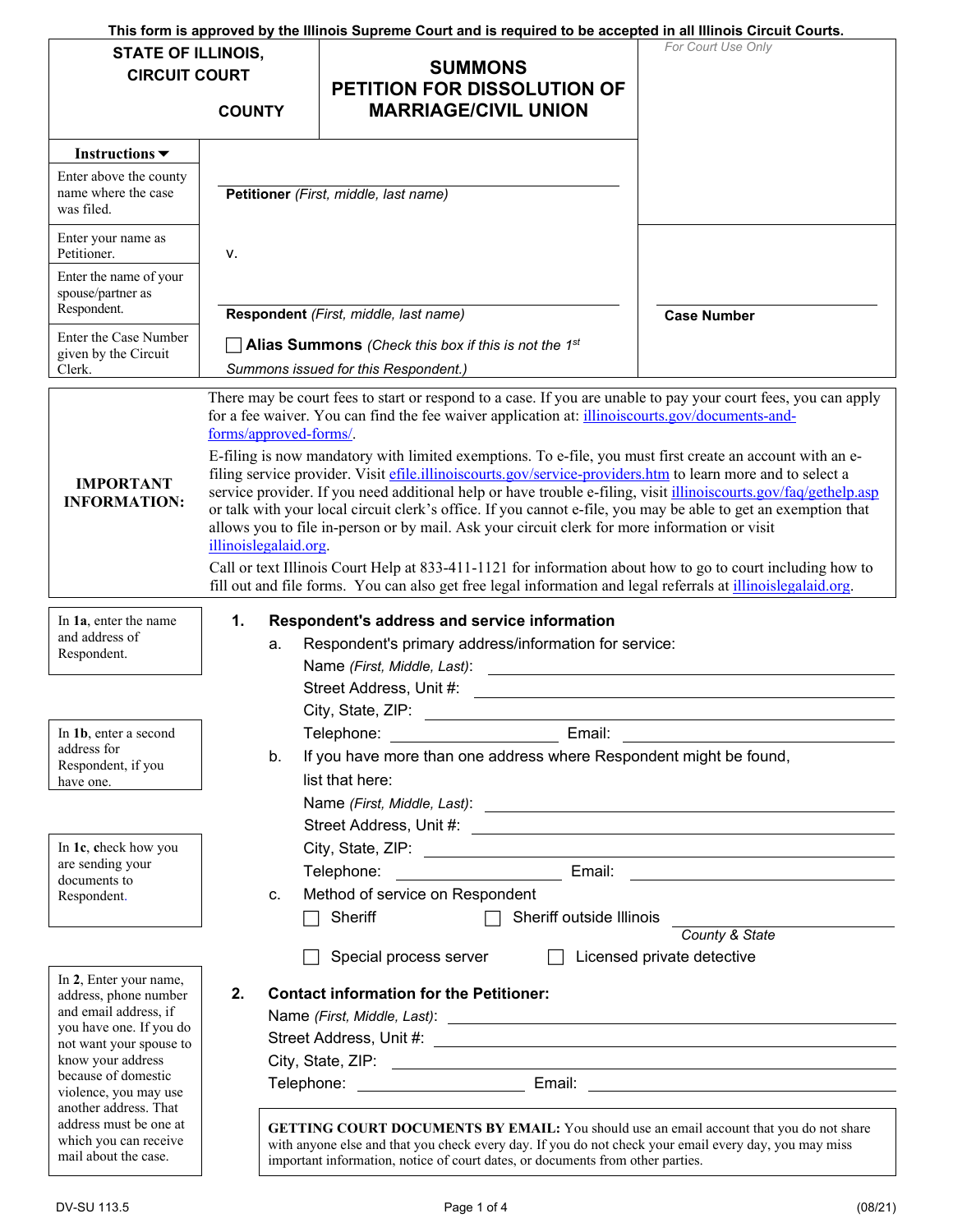| Important<br>information for the<br>person getting this<br>form:                                                                                  | You have been sued. Read all of the documents attached to this Summons.<br>To participate in the case, you must follow the instructions listed below. If you do not, the court may decide<br>the case without hearing from you and you could lose the case. Appearance and Answer/Response forms<br>can be found at: illinoiscourts.gov/documents-and-forms/approved-forms/. |                                        |  |
|---------------------------------------------------------------------------------------------------------------------------------------------------|------------------------------------------------------------------------------------------------------------------------------------------------------------------------------------------------------------------------------------------------------------------------------------------------------------------------------------------------------------------------------|----------------------------------------|--|
| In 3a, fill out the<br>address of the court<br>building where the<br>Respondent may file<br>or e-file their<br>Appearance and<br>Answer/Response. | Instructions for person receiving this Summons (Respondent):<br>3.<br>To respond to this Summons, you must file Appearance and Answer/Response<br>a.<br>forms with the court within 30 days after you have been served (not counting the day<br>of service) by e-filing or at:<br>City, State, ZIP:                                                                          |                                        |  |
|                                                                                                                                                   | b.<br>A DISSOLUTION ACTION STAY IS IN FULL FORCE AND EFFECT UPON SERVICE<br>OF THIS SUMMONS. THE CONDITIONS OF THE STAY ARE SET FORTH ON THE<br>BOTTOM OF THIS PAGE. ANY PERSON WHO FAILS TO OBEY THE DISSOLUTION<br>ACTION STAY MAY BE SUBJECT TO PUNISHMENT FOR CONTEMPT.                                                                                                  |                                        |  |
| In 3c, fill out the<br>clerk's phone number<br>and website.<br>All of this information<br>is available from the                                   | You may be able to attend court by phone or video conference. This is called a<br>C <sub>1</sub><br>"Remote Appearance."<br>Call the Circuit Clerk at:<br>Circuit Clerk's phone number                                                                                                                                                                                       | or visit their website                 |  |
| Circuit Clerk. Find<br>their phone number at<br>illinoiscourts.gov/cour<br>ts/circuit-court/circuit-<br>court-clerks/.                            | at:<br>Website                                                                                                                                                                                                                                                                                                                                                               | to find out more about how to do this. |  |
| <b>STOP!</b><br>The Circuit Clerk will<br>fill in this section.                                                                                   | <b>Witness this Date:</b><br><b>Clerk of the Court:</b>                                                                                                                                                                                                                                                                                                                      | Seal of Court                          |  |
| STOP!<br>The officer or process<br>server will fill in the<br>Date of Service.                                                                    | This Summons must be served within 30 days of the witness date.<br>Date of Service:                                                                                                                                                                                                                                                                                          |                                        |  |
|                                                                                                                                                   | (Date to be entered by an officer or process server on the copy of this Summons left                                                                                                                                                                                                                                                                                         |                                        |  |

*with the Defendant or other person.)* 

## **CONDITIONS OF DISSOLUTION ACTION STAY 750 ILCS 5/501.1**

- (a) Upon service of a summons and petition or praecipe filed under the Illinois Marriage and Dissolution of Marriage Act or upon the filing of the respondent's appearance in the proceeding, whichever first occurs, a dissolution action stay shall be in effect against both parties, without bond or further notice, until a final judgement is entered, the proceeding is dismissed, or until further order of the court:
	- (1) restraining both parties from physically abusing, harassing, intimidating, striking, or interfering with the personal liberty of the other party or the minor children of either party; and
	- (2) restraining both parties from concealing a minor child of either party from the child's other parent. The restraint provided in this subsection (a) does not operate to make unavailable any of the remedies provided in the Illinois Domestic Violence Act of 1986.
- (b) (Blank).
- (c) (Blank).
- (d) (Blank).
- (e) In a proceeding filed under this Act, the summons shall provide notice of the entry of the automatic dissolution action stay in a form as required by applicable rules.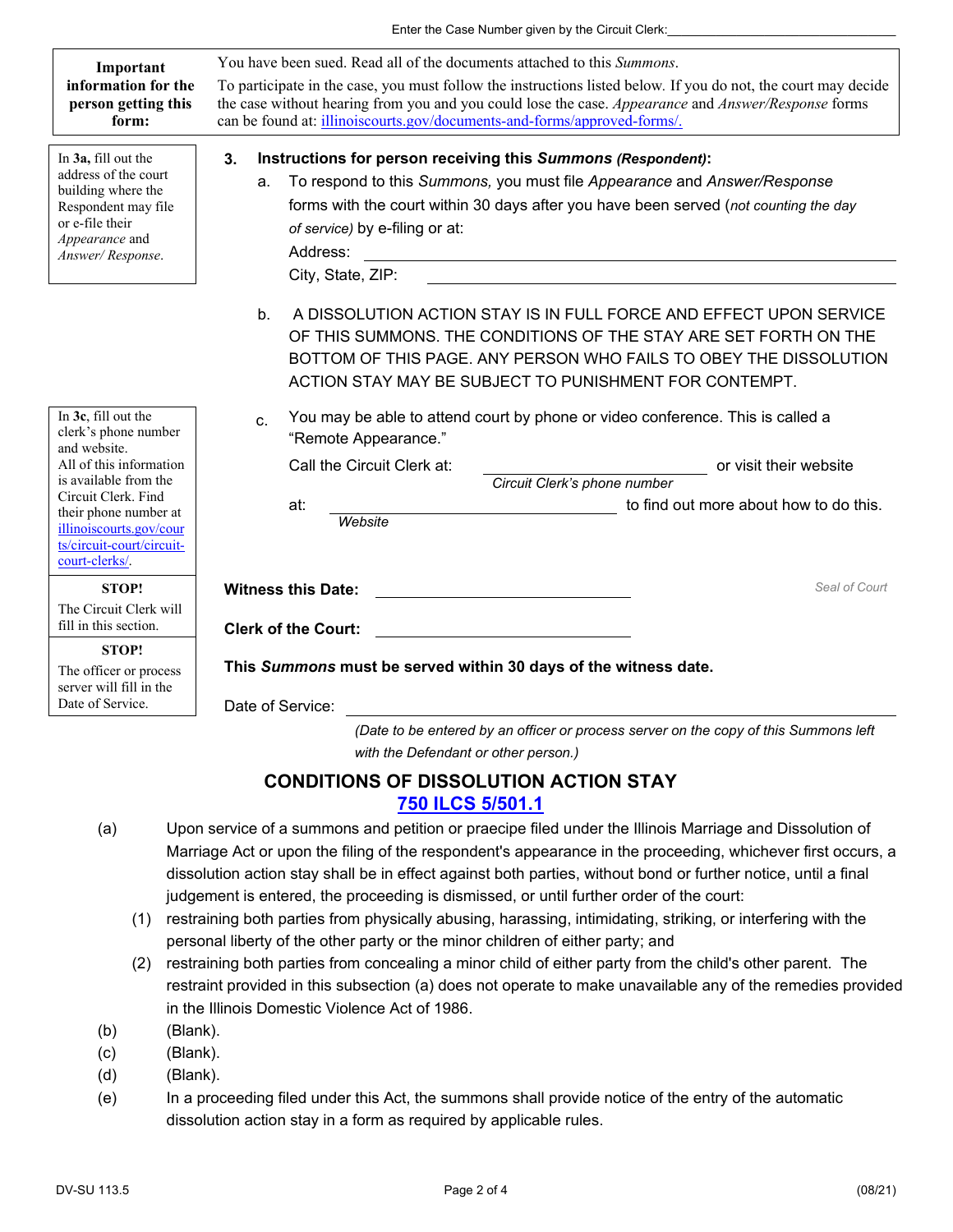**This form is approved by the Illinois Supreme Court and is required to be accepted in all Illinois Circuit Courts.** 

|                                                             | <b>STATE OF ILLINOIS,</b><br><b>CIRCUIT COURT</b><br><b>COUNTY</b>                                             | <b>PROOF OF SERVICE OF</b><br><b>SUMMONS AND PETITION FOR</b><br><b>DISSOLUTION OF</b><br><b>MARRIAGE/CIVIL UNION</b>                                                                                                           | For Court Use Only                            |
|-------------------------------------------------------------|----------------------------------------------------------------------------------------------------------------|---------------------------------------------------------------------------------------------------------------------------------------------------------------------------------------------------------------------------------|-----------------------------------------------|
| <b>Instructions</b>                                         |                                                                                                                |                                                                                                                                                                                                                                 |                                               |
| Enter above the<br>county name where<br>the case was filed. |                                                                                                                |                                                                                                                                                                                                                                 |                                               |
| Enter your name as<br>Petitioner.                           |                                                                                                                | Petitioner (First, middle, last name)                                                                                                                                                                                           |                                               |
| Enter the name of<br>your spouse/partner as<br>Respondent.  | v.                                                                                                             |                                                                                                                                                                                                                                 |                                               |
| Enter the Case<br>Number given by the<br>Circuit Clerk.     |                                                                                                                | Respondent (First, middle, last name)                                                                                                                                                                                           | <b>Case Number</b>                            |
|                                                             |                                                                                                                | Alias Summons (Check this box if this is not the 1st<br>Summons issued for this Respondent.)                                                                                                                                    |                                               |
|                                                             |                                                                                                                | ** Stop. Do not complete the form. The sheriff or special process server will fill in the form.**                                                                                                                               |                                               |
| My name is                                                  |                                                                                                                |                                                                                                                                                                                                                                 |                                               |
|                                                             | First, Middle, Last                                                                                            |                                                                                                                                                                                                                                 |                                               |
|                                                             |                                                                                                                | that I served the Summons and Petition for Dissolution of Marriage/Civil Union on the Respondent                                                                                                                                |                                               |
| First, Middle, Last                                         |                                                                                                                |                                                                                                                                                                                                                                 | as follows:                                   |
|                                                             |                                                                                                                |                                                                                                                                                                                                                                 |                                               |
|                                                             | Personally on the Respondent:                                                                                  | Male Female Non-Binary Approx. Age: Non-Binary Approx. Age:                                                                                                                                                                     |                                               |
|                                                             |                                                                                                                |                                                                                                                                                                                                                                 | Race: ____________<br>$\Box$ a.m. $\Box$ p.m. |
|                                                             |                                                                                                                | Address, Unit #: Address and Address and Address and Address and Address and Address and Address and Address and Address and Address and Address and Address and Address and Address and Address and Address and Address and A  |                                               |
|                                                             |                                                                                                                | City, State, ZIP: City, State, ZIP:                                                                                                                                                                                             |                                               |
|                                                             |                                                                                                                |                                                                                                                                                                                                                                 |                                               |
|                                                             | lives there:                                                                                                   | On someone else at the Respondent's home who is at least 13 years old and is a family member or                                                                                                                                 |                                               |
|                                                             |                                                                                                                |                                                                                                                                                                                                                                 | a.m.     p.m.                                 |
|                                                             |                                                                                                                |                                                                                                                                                                                                                                 |                                               |
|                                                             | City, State, ZIP:                                                                                              | <u> 1989 - Johann Stoff, amerikansk politiker (* 1908)</u>                                                                                                                                                                      |                                               |
|                                                             | And left it with:                                                                                              |                                                                                                                                                                                                                                 |                                               |
|                                                             |                                                                                                                | First, Middle, Last                                                                                                                                                                                                             |                                               |
|                                                             |                                                                                                                | Male $\Box$ Female $\Box$ Non-Binary $\Box$                                                                                                                                                                                     | Approx. Age: Bace: Race:                      |
|                                                             |                                                                                                                | and by sending a copy to Respondent in a postage-paid, sealed envelope to the                                                                                                                                                   |                                               |
|                                                             | above address on the set of the set of the set of the set of the set of the set of the set of the set of the s | <b>Contract Contract</b><br>I was not able to serve the Summons and Petition on Respondent:                                                                                                                                     |                                               |
|                                                             |                                                                                                                |                                                                                                                                                                                                                                 |                                               |
| First, Middle, Last                                         |                                                                                                                |                                                                                                                                                                                                                                 |                                               |
|                                                             |                                                                                                                | I made the following attempts to serve the Summons and Petition on the Respondent:                                                                                                                                              |                                               |
| 1.                                                          |                                                                                                                | $\frac{1}{2}$ , and $\frac{1}{2}$ , and $\frac{1}{2}$                                                                                                                                                                           | $\Box$ a.m. $\Box$ p.m.                       |
| Address:                                                    |                                                                                                                | <u> 1990 - Johann Stoff, amerikansk politiker (d. 1980)</u>                                                                                                                                                                     |                                               |
|                                                             |                                                                                                                | Other information about service attempt:<br>and the contract of the contract of the contract of the contract of the contract of the contract of the contract of the contract of the contract of the contract of the contract of |                                               |
|                                                             |                                                                                                                |                                                                                                                                                                                                                                 |                                               |